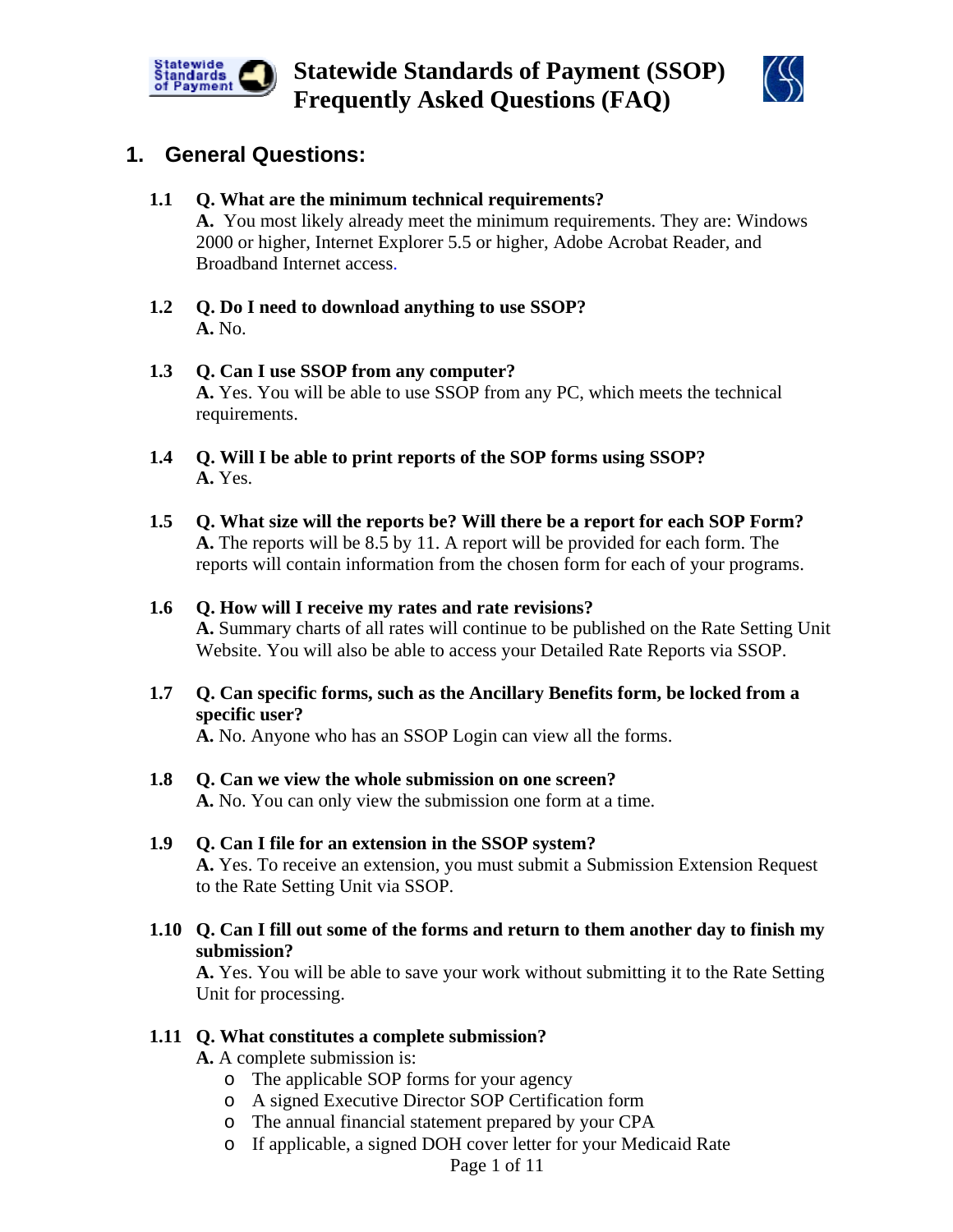



- o Responses to the Rate Setting Unit's inquiries regarding your submission
- **1.12 Q. Do I need to mail an** *Executive Director's Certification of SSOP Submission* **for every version of my SOP Submission that I submit? A.** Yes.
- **1.13 Q. Where can I get a copy of the** *Executive Director's Certification of SSOP Submission* **form?**

**A.** You can download a copy from the Rate Setting Unit's website: **http://www.ocfs.state.ny.us/main/rates/**

**1.14 Q. Will penalties for Late Submission and Over-utilization of Licensed Capacity be automatically calculated by SSOP? A.** If you fail to submit a complete submission before the due date or approved extension date, you will be subject to a Late Penalty. If your programs are over-

utilized, you will be subject to an Over-utilization Penalty. **1.15 Q. Can I modify my submission after I have submitted it?**

**A.** You must submit a *Submission Modification* request to the Rate Setting Unit. Upon approval, you will be able to modify your submission.

**1.16 Q. Will I be able to view my submission online, after I have submitted it? A.** Yes. You will be able to view your current submission. You will also be able to view any prior year SOP submission that you have submitted through SSOP.

Please note, each time you submit a submission, your submission will be assigned a new version number. Only the latest submission version will be viewable.

#### **1.17 Q. Will I be able to print reports of the SOP forms after I have submitted my submission?**

 **A.** Yes. SSOP reports will continue to be available.

Please note, each time you submit a submission, your submission will be assigned a new version number. Only the reports for the latest submission version can be viewed or printed.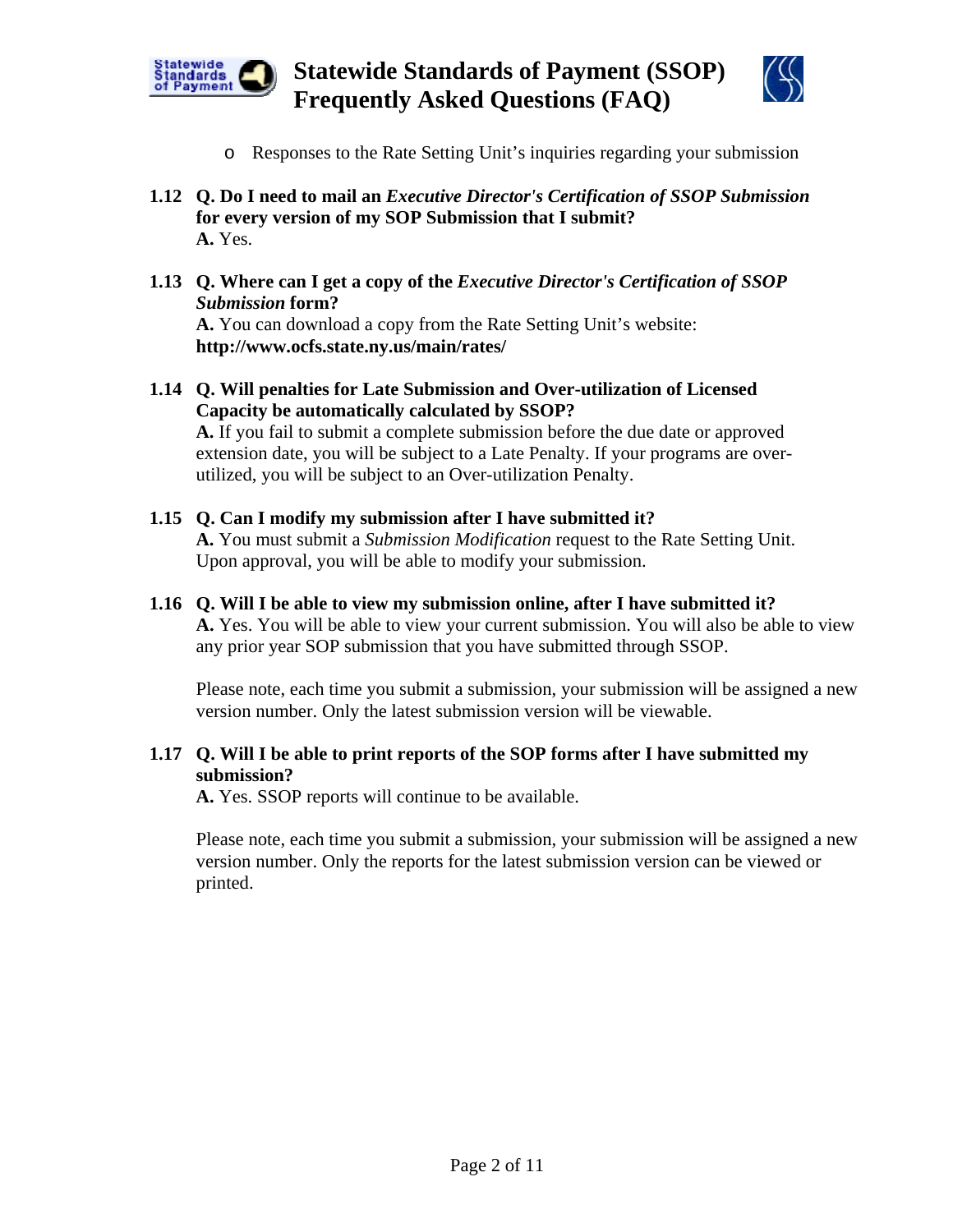



#### **1.18 Q. Will I be able to print reports of the SOP forms from prior years?**

 **A.** Yes. You will be able to view and print reports from any SOP submission that you have submitted through SSOP. The reports will continue to remain available from year to year.

Please note, each time you submit a submission, your submission will be assigned a new version number. For each Reporting Period, only the reports for the latest submission version will be printable.

**1.19 Q. Will there be a delay between the time I submit my Submission and the time the Rate Setting Unit receives it?** 

 **A.** No. There is no delay. The moment you see the message on your screen that you have successfully submitted your submission, the Rate Setting Unit has received it.

- **1.20 Q. Will I be able to know when my request has been processed? A.** Yes. You can view the status of your request in SSOP.
- **1.21 Q. What if I forget my password? A.** You will be able to request a new password. Contact the New York State Enterprise Help Desk at: (800) NYS-1323.
- **1.22 Q. Will I be able to use an Alternative Reporting Period for my submission? A.** To use an Alternative Period, you must send an Alternative Period Request to the Rate Setting Unit. Upon approval, you will be able to use the period.
- **1.23 Q. Will Domestic Violence Rates, rates for programs such as safe dwellings, be included in SSOP? A.** Not at this time.
- **1.24 Q. Are the Time Study and Self Survey Classification part of SSOP? A.** No.
- **1.25 Q. Will Close-down Rates be handled in SSOP? A.** Not at this time. Contact the Rate Setting Unit at: [ocfs.sm.ssop@ocfs.state.ny.us](mailto:ocfs.sm.ssop@ocfs.state.ny.us) or call (518) 474-1384 regarding Close-down Rates.
- **1.26 Q. Will we still need to print copies of our SOP for Chapter 853 residential schools and special act school districts to give to SED? A.** Yes.
- **1.27 Q. Can two people work on the SOP at the same time? A.** Yes. As long as you do not work on the same form at the same time.
- **1.28 Q. If someone else in my agency enters information into a form, will I see it? A.** Yes. You will be able to view each others work as you save it.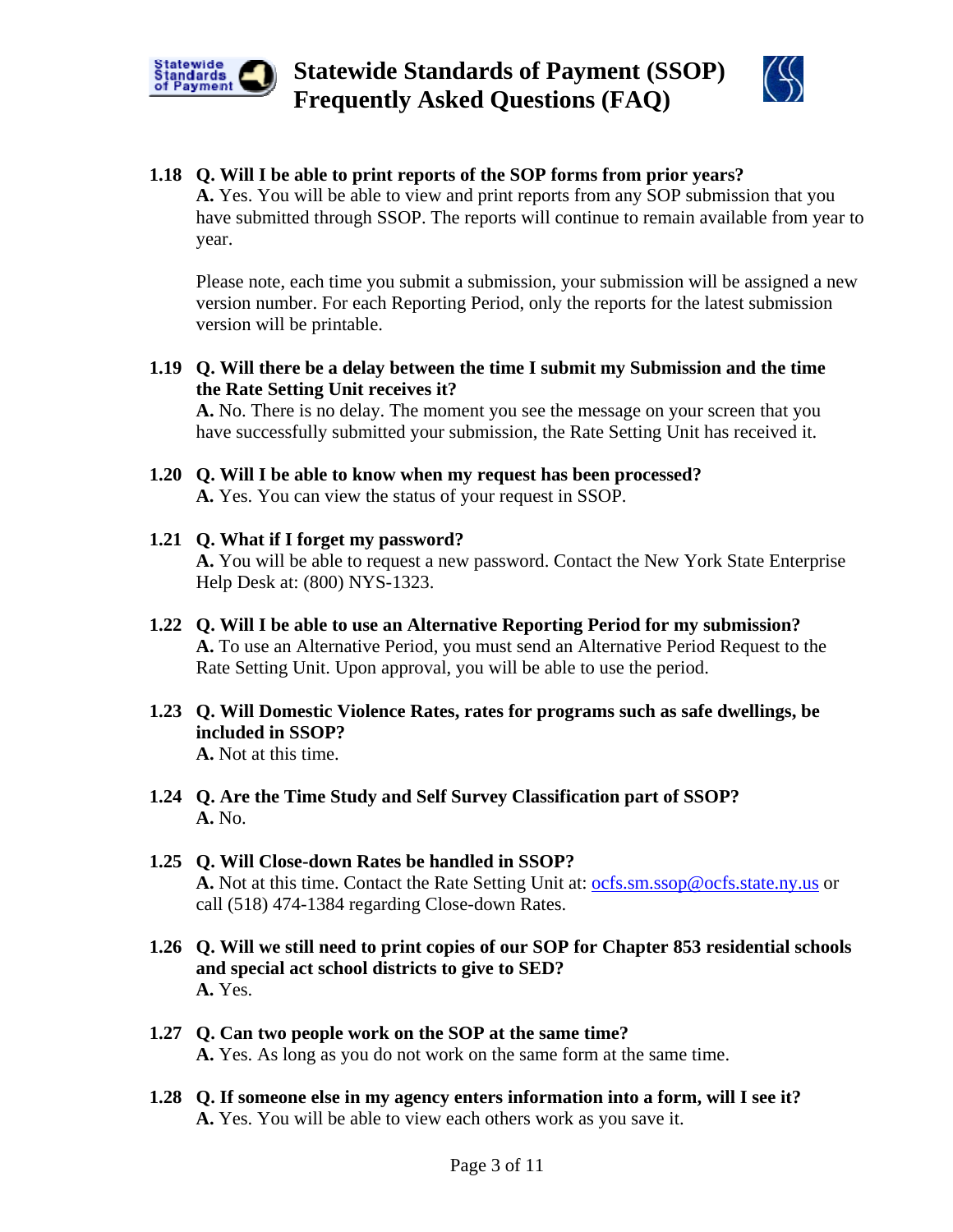



**1.29 Q. If two people work in the same agency, do they have to work off one User Name and Password?** 

**A.** No. Each person must login with their own User Name and Password.

- **1.30 Q. Is saving in SSOP an automatic save or a manual save? A.** It is a manual save. We recommend saving every ten minutes.
- **1.31 Q. If I resubmit my SOP, will the new version override the previous version? Will there be a document control number for each submitted version? A.** Yes, your new SOP will override your previous version. A new version number will be assigned to your SOP when you submit it.
- **1.32 Q. If, in previous years, I have used actual unit sizes for the calculation of my MSAR, will actual units sizes be used in the future? A.** Yes. You will need to complete the Operating Unit Specs Form (2651B) and receive approval from the Rate Setting Unit.
- **1.33 Q. If the Rate Setting Unit rejects my Submission Modification Request what can I do? A.** You can request a rate consultation.
- **1.34 Q. If some of the SOP forms have been completed, but the SOP Submission has not been submitted, can the Rate Setting Unit begin to audit my submission? A.** No. The Rate Setting Unit will not be able to audit your submission until you have submitted it.

## **Questions about Specific Standards of Payments (SOP) Forms:**

## **2. Program Information Form**

- **2.1 Q. Can I update my MSAR Program information? A.** No. Please contact the Rate Setting Unit if you need to have your MSAR Program (Group Care, Foster Boarding Home) information updated.
- **2.2 Q. Is there a limit to the number of Non-MSAR programs I can report on? A.** You are not limited to a maximum number. See the question 11.2 for more information.
- **2.3 Q. Where should Supervised Independent Living Programs (SILP) be reported?**

**A.** If you have a SILP, it should be listed with your Group Care Programs. If it is not listed, please contact the Rate Setting Unit.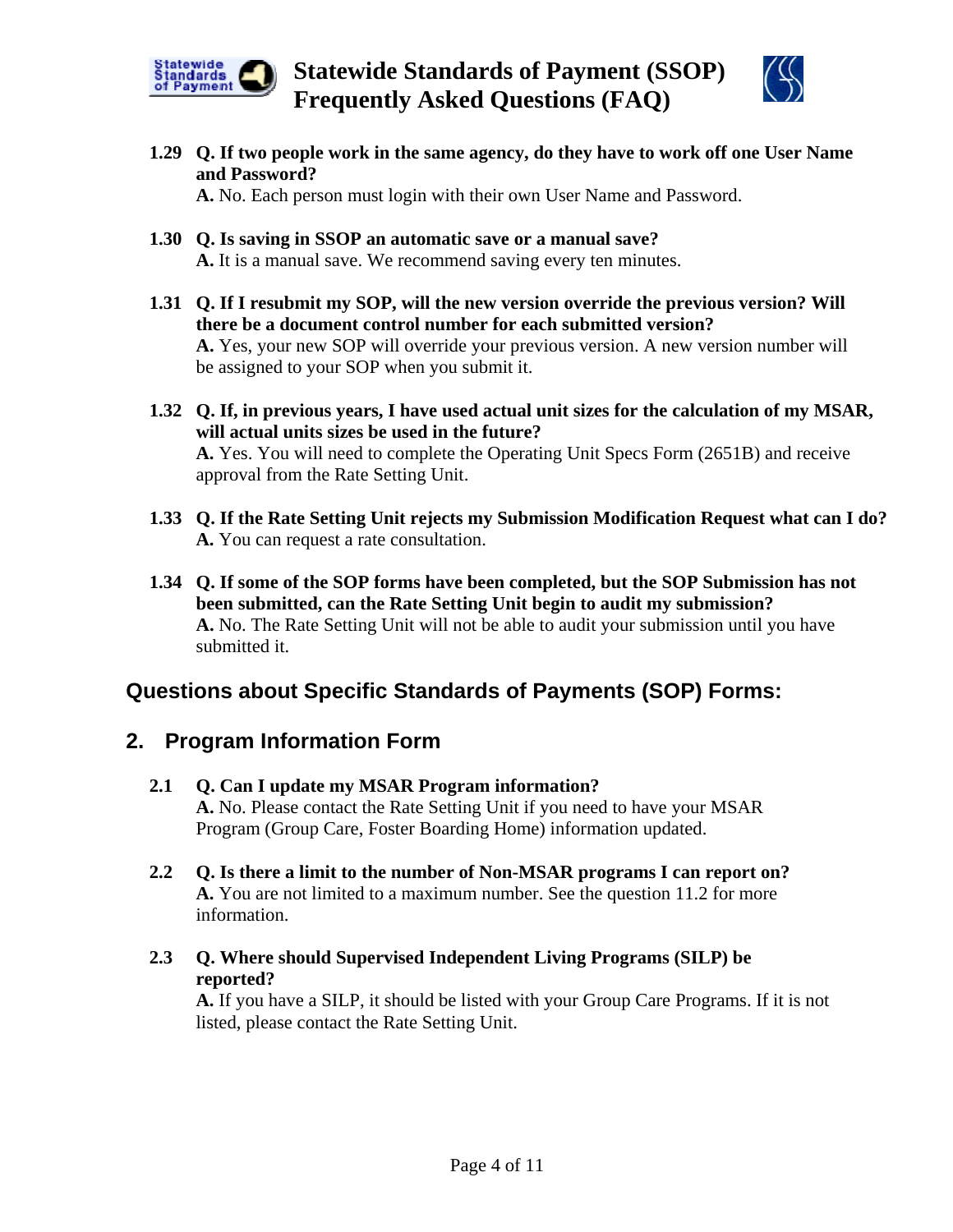



# **3. Program Statistics Form (2651) for Group Care**

**3.1 Q. What do the Care Day categories mean?** 

**A. LDSS Care Days** are the care days for children in the custody of local social services districts in New York State. **OCFS Care Days** are the care days for children in the custody of the New York State Office of Children and Family Services (formerly DFY Custody). **Other Care Days** can include private placements and out-of-state placements. 8 D Baby Care Days are care days for children whose mothers are in foster care (includes both designated Mother/Baby programs and non-designated Mother/Baby programs). You should report all care days, even those coming from a state other than New York.

- **3.2 Q. Where should I report my NYC Care Days? A.** You should report them under LDSS Care Days.
- **3.3 Q. Will 8 D Baby Care Days be counted in the Utilization Percentage? A.** Yes. You will be considered out of compliance if on any given day the number of children, including 8 D Babies, is greater than the licensed capacity. Please consult your Regional Office regarding licensing issues.
- **3.4 Q. Will Utilization numbers be pulled from Connections? A.** No. Not at this time.
- **3.5 Q. Can we report monthly data and summarize it in the Program Statistic Forms?**

**A.** No. You must report your annual figures.

**3.6 Q. Would a day care program run by the agency be included in the Other (Non-MSAR) category? A.** Yes.

# **4. Program Statistics Form (2651) for FBH**

- **4.1 Q. Would a day care program run by the agency be included in the Other (Non-MSAR) category? A.** Yes.
- **4.2 Q. Can we report monthly data and summarize it in the Program Statistic Forms? A.** No. You should report your annual figures.
- **4.3 Q. I don't see any green cells. How do I enter care days for my FBH Programs? A.** Click on the *Plus Sign*, next to the Child Category and Child Type to expand the rows and view the care day amounts for each program.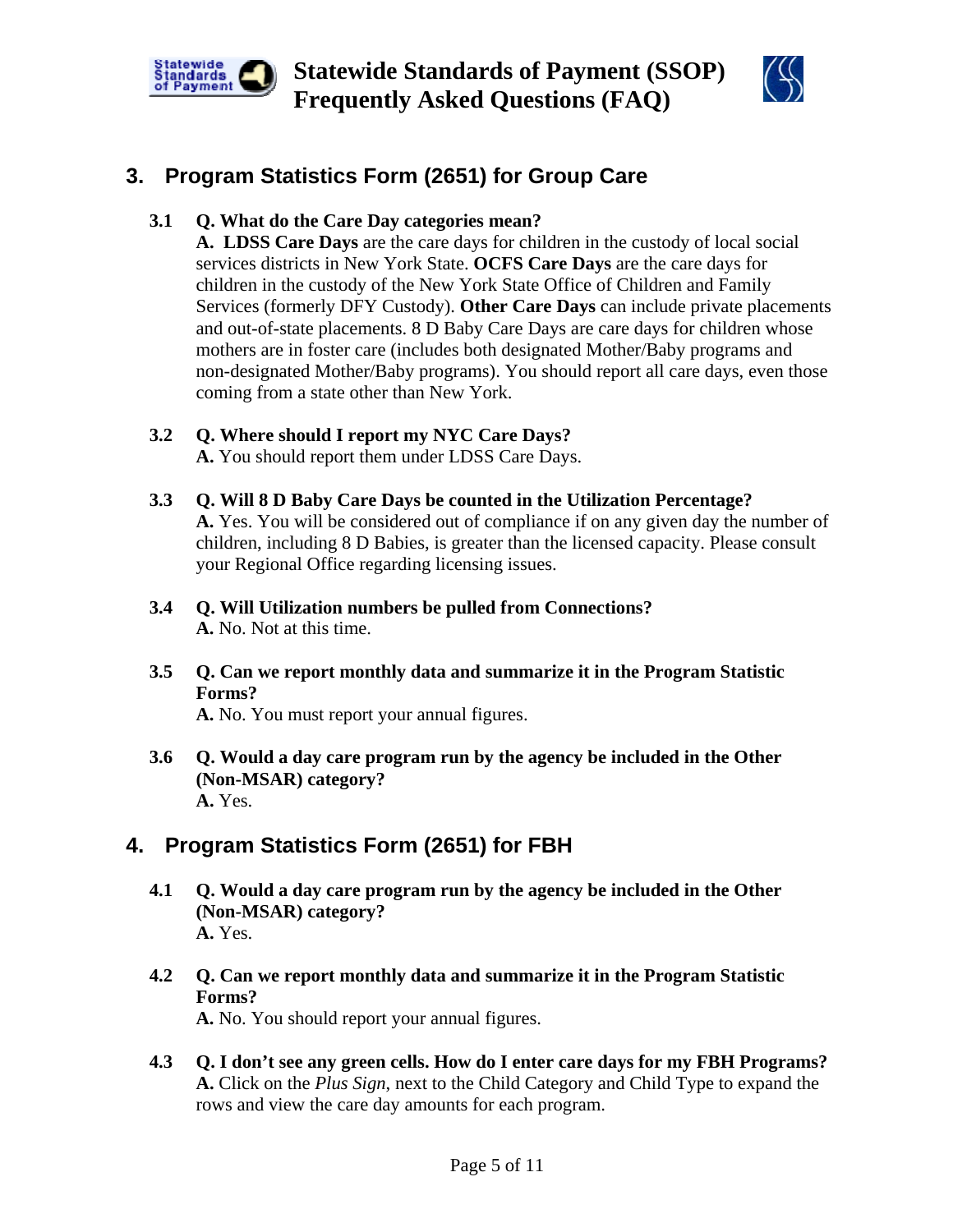



## **5. Operating Specifications Form 2651A**

### **5.1 Q. What if my licensing or facility data is incorrect?**

**A.** If your licensing or facility data is incorrect in SSOP, it is imperative that you contact the Rate Setting Unit to correct it. Incorrect licensing or facility data may negatively impact your rate.

- **5.2 Q. If Capacity changes mid-reporting period, will that be taken into account? A.** Yes. The capacities and their applicable periods will be displayed in SSOP. A prorated capacity will be determined from them.
- **5.3 Q. Where could I report where the kids were moved to while a facility was closed?**

**A.** You should enter it in the Comments field.

**5.4 Q. Will the maximum Number of Operating Days be reflected as 366 for the leap year?** 

**A.** Yes. But 365 days will be used in the calculation of your MSAR

**5.5 Q. What if I need to report on a facility that did operate continuously from its opening day throughout the reporting period? A.** You can report the actual # (Number) of Operating Days and can enter a comment.

# **6. Operating Unit Specifications Form 2651B**

**6.1 Q. What is this form and is it required?** 

**A.** This new form is not required for submission. It is a form for reporting actual sizes for each facility unit. Pending Rate Setting Unit approval, the reported Actual Unit Sizes would be used in the calculation of your MSAR.

**6.2 Q. What does Unit Size mean?** 

**A.** A Unit Size is the number of beds in a specific facility unit or the way in which staff supervise groups of children within a facility.

# **7. Actual Income Form (2654)**

- **7.1 Q. How do you report fundraising income that has been allocated to a particular program to cover the shortfall in funding the program? A.** This should be reported as Private Income.
- **7.2 Q. Will I receive an error message if I put something incorrect into the Description?**

**A.** No. The system will not give you an error message. The Rate Setting Unit will audit your SOP submission for correctness.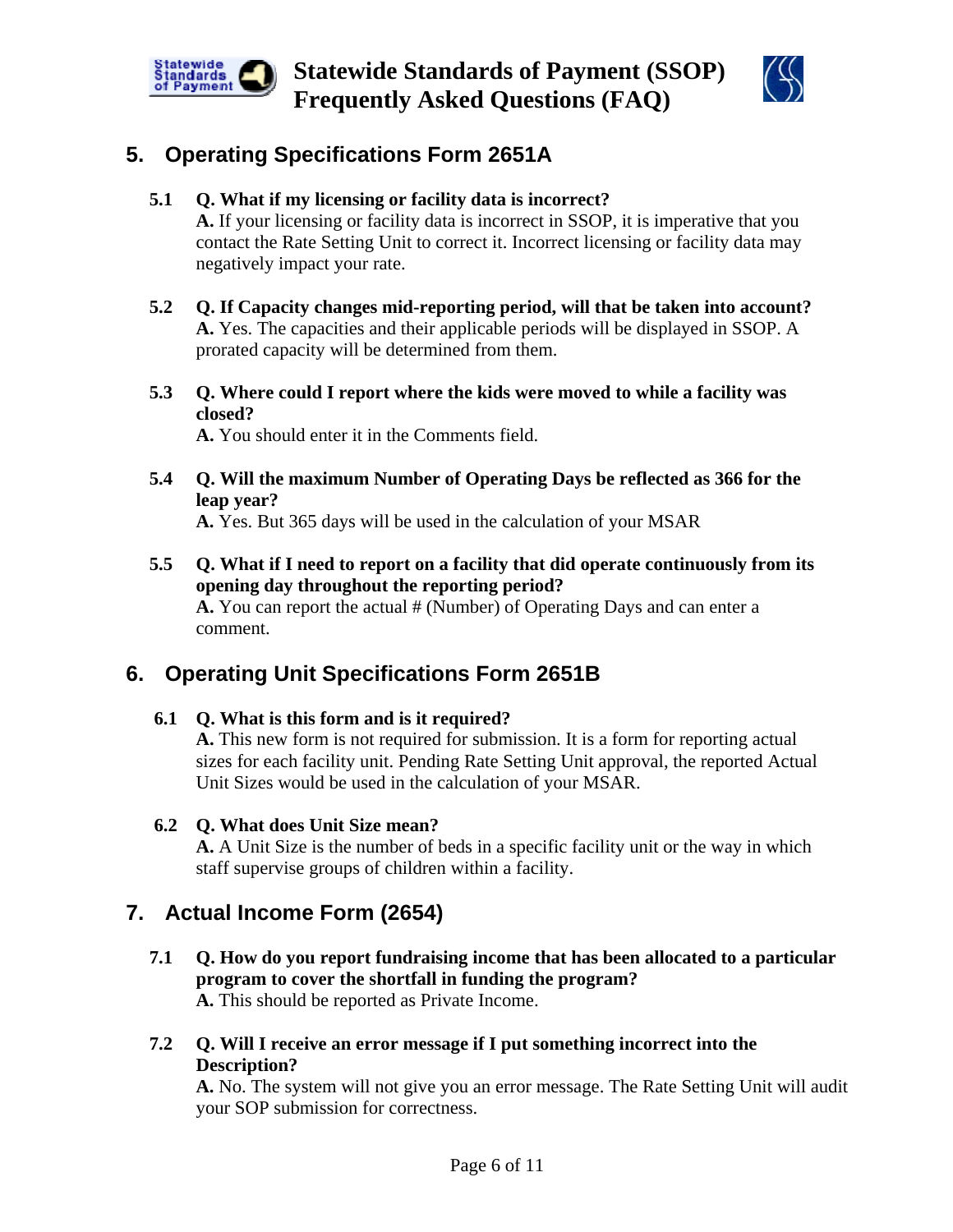



### **7.3 Q. What is an example of applied income?**

**A.** A Federal or State Breakfast and Lunch Program is an example of applied income. See The Standards of Payment Program Manual: Chapter 4, Section C-9 for other examples (accessible under *Help* in SSOP).

### **7.4 Q. Do I need to report income broken out by each county?**

**A.** No. These kinds of income can be grouped under Local Income from MSAR.

## **8. Job Title/Category Form**

#### **8.1 Q. Can I create new Job Titles?**

**A.** No. The list of selections is predetermined.

- **8.2 Q. When I select a Job Title, will it be available for all my programs? A.** Yes. Job Titles are selected for the Agency as a whole and will be available for reporting on in all your programs.
- **8.3 Q. Where can I get help on descriptions of what the Job Titles/Categories mean? A.** You can find explanations of the Job Titles/Categories in Appendix B of the SOP Program Manual (accessible under *Help* in SSOP).
- **8.4 Q. How can I report on a job title not specifically included in the available titles?**

**A.** Please select the Job Title/Category that best fits the job titles in use in your agency.

**8.5 Q. Do I need to select job titles for all agency staff or just for staff for the MSAR programs?** 

**A.** You need to select job titles for all your staff. You will report on the Non-MSAR staff under your Non-MSAR programs.

#### **8.6 Q. How should psychologists be reported? A.** Only the psychologists who are not licensed should be reported under Social Services salary line. Licensed psychologists should be reported under the Medical/Clinical salary line.

**8.7 Q. Will IT staff be considered administrative or program staff? A.** IT specialists are considered Admin PS, because of their title and function.

## **9. Employee Distribution Form 2668**

**9.1 Q. Where are the Highest Gross Annual Salary and Lowest Gross Annual Salary columns?** 

**A.** They have been removed. You are no longer required to report them.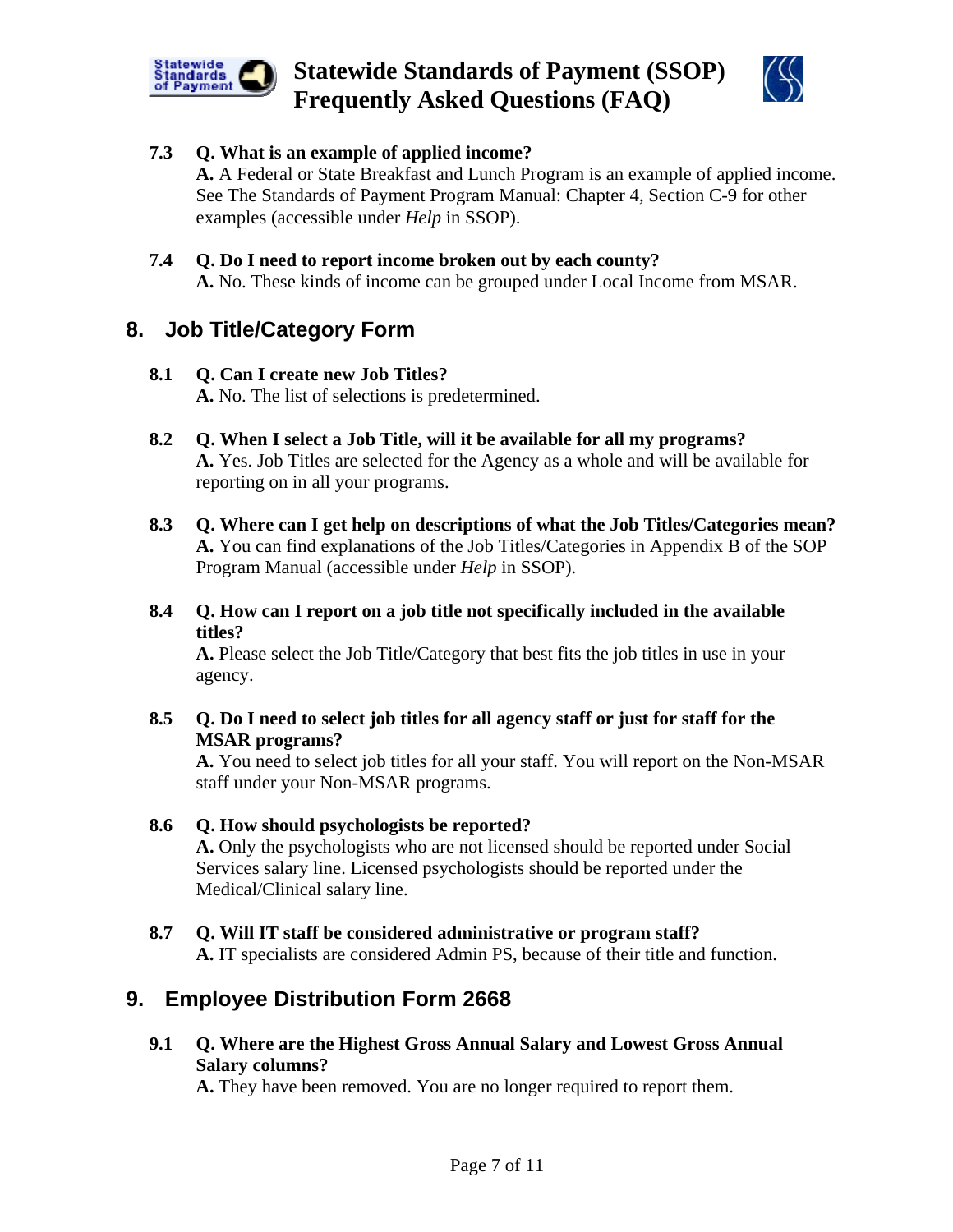**Statewide Standards of Payment (SSOP) Frequently Asked Questions (FAQ)** 



**9.2 Q. Where would you report medical salaries on the Employee Distribution report?** 

**A.** You would report them under the Medical Costs, line 01D.

**9.3 Q. If a position is allocated to different Job Categories, for example an executive director who works in Administration and is a social worker who carries a caseload, how would I report it?** 

**A.** You will need prior written approval from the Rate Setting Unit to split your positions across Job Categories. If you have prior written approval, you would report the appropriate percentage (.00) under the Administration and the Social Services categories.

**9.4 Q. Why doesn't the Employee Distribution form pre-populate from the ancillary benefit form?** 

**A.** Not all employees receive ancillary benefits.

- **9.5 Q. Will there be a warning message if I enter too many FTE's? A.** No. You should review your FTE's prior to submitting your SOP.
- **9.6 Q. When I'm looking at my Employee Distribution information, how do I know which programs it's for? A.** Expand a row with a Job Title, to view the program information for it.

## **10. Allocation Method Form 3308**

Statewide<br>Standards<br>of Payment

- **10.1 Q. Do I need to report an allocation method in 3308 for all my Indirect costs? A.** Yes. For each Indirect Amount reported in the Actual Expenditures form (2652), you will need to report an allocation method.
- **10.2 Q. If I allocate a cost between multiple programs, but none of the cost is an indirect expense, do I have to report an allocation method for it? A.** No. If the cost is a direct cost to multiple programs, then you do not have to report an allocation method for it.
- **10.3 Q. How can I report the Direct and Indirect Expense Amounts? A.** You can report the Direct and Indirect Amounts for Expense Titles 01A – 38E in the Actual Expenditures Form (2652).
- **10.4 Q. Where can I find explanations of what the different allocations methods mean?**

**A.** Please refer to the Standards of Payment Program Manual: Chapter 4, Section C-13 (accessible under *Help* in SSOP).

**10.5 Q. How can I report multiple Allocation Methods for a single expense? A.** You can select "Other" and report the actual method names in the Description column.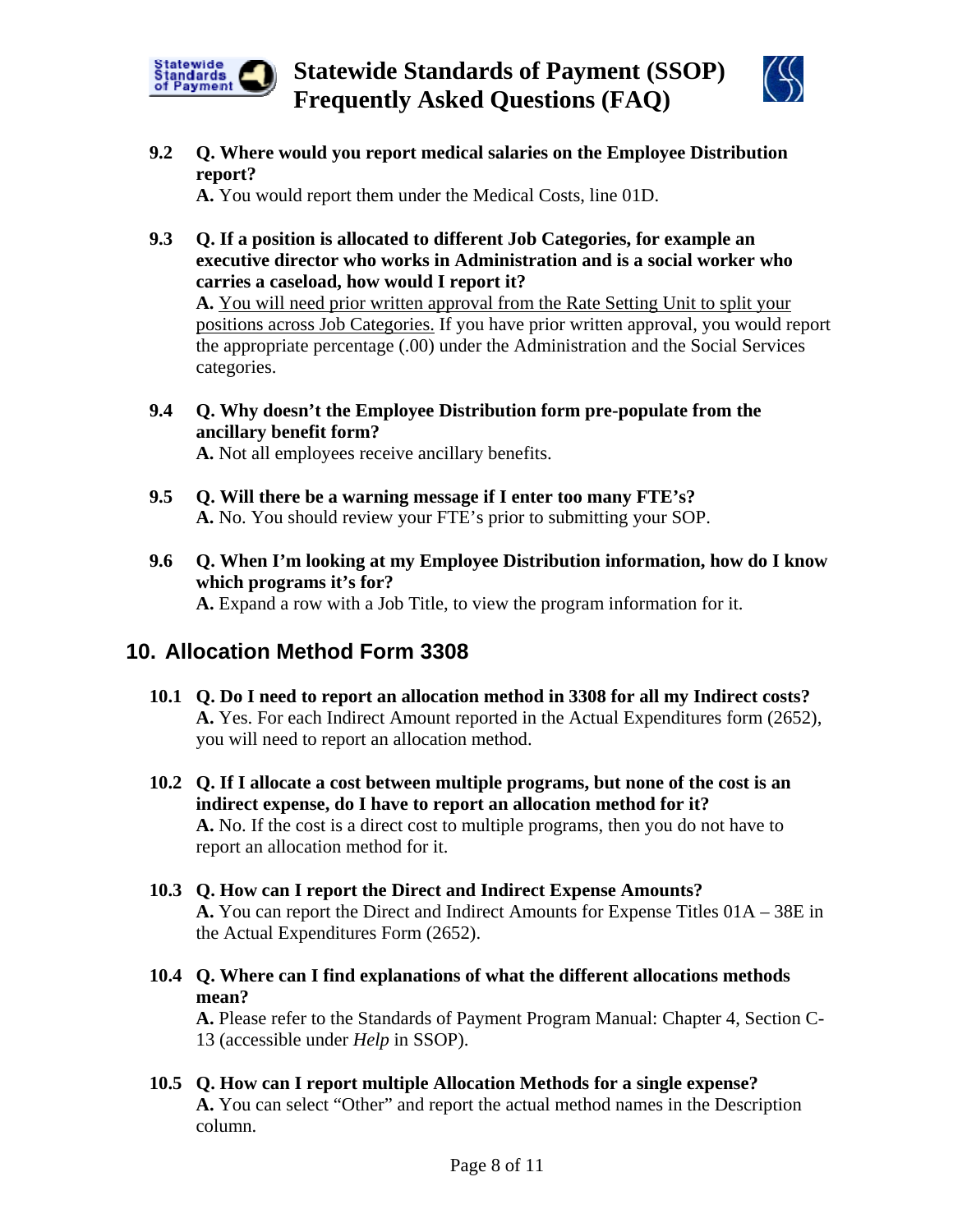



## **11. Actual Expenditures Form 2652**

**11.1 Q. I can see the Expense Titles. How can I tell which programs they are reported in?**

**A.** Click on the *Plus Sign*, next to the Expense Title to expand the row and view the Program amounts for the expense.

**11.2 Q. Should I continue to report separate cost centers for all non-MSAR programs, or can some non-MSAR programs be "rolled up" into my nonallowable cost center?**

 **A.** You must separately report the non-MSAR programs that are relevant to either the operation of your foster care programs or to OCFS as a funding source for those programs. Examples of non-MSAR programs that must continue to be reported separately are:

- o Start-up costs for a new foster care program
- o The private residential school or special acts school district programs associated with your foster care institution or group residence
- o The medical per diem associated with your foster care programs
- o Any other programs licensed by OCFS (e.g., domestic violence and nonsecure detention)
- o Any contracted programs with OCFS (e.g., TANF-substance abuse and other preventive services, care coordination, home visiting)

For the rest of your Non-MSAR programs, it is preferred that you continue to report separate cost centers for non-MSAR programs. However, those of you that prefer to collapse the programs into a non-allowable cost center may continue to do so.

The Rate Setting Unit staff can provide assistance where you have questions regarding this issue.

- **11.3 Q. How can I report the Amounts for Expense Titles (01A) (01F)? A.** Based on your detailed reporting of these expenses in the Employee Distribution Form (2668), the totals will be automatically pre-filled in Expense Titles  $01A - 01F$ on Form 2652.
- **11.4 Q. How can I report the Amount for Expense Title Purchase of Services (11)? A.** Based on your detailed reporting of these expenses in the Purchases of Services Form (3307), the totals will be automatically pre-filled in Expense Title 11 on Form 2652.
- **11.5 Q. How can I report the Amount for Expense Title Parent Organization (39)? A.** Based on your detailed reporting of these expenses in the Parent Organization Charges Form (2856), the totals will be automatically pre-filled in Expense Title 39 on Form 2652.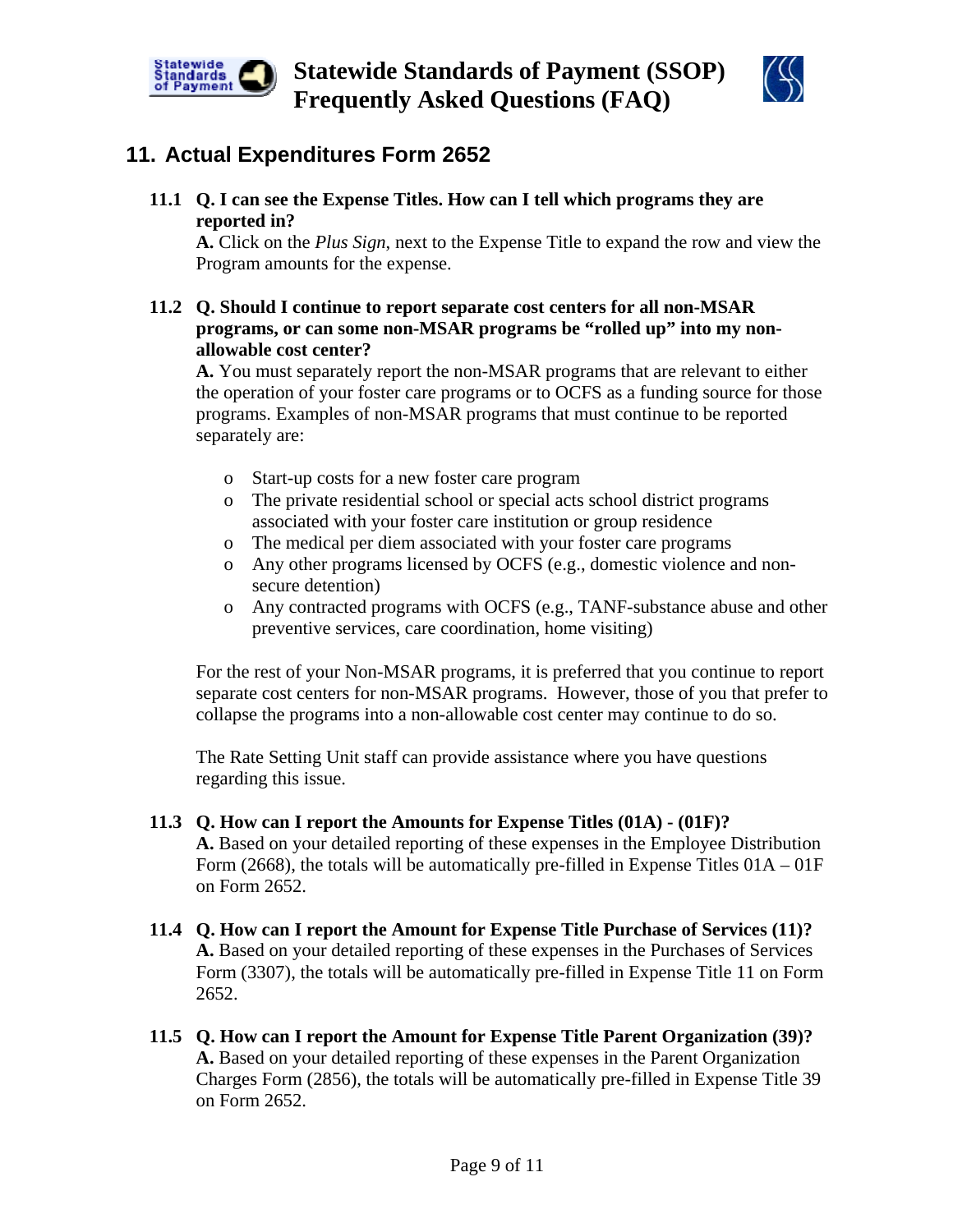



### **11.6 Q. Can I report negative amounts for Vacation Accruals? A.** Yes. If you need to report negative amounts for other expenses, please contact the Rate Setting Unit.

# **12. Parent Organization Charges (2856)**

**12.1 Q. How do I know if I have a parent organization? A.** Consult with your Certified Public Accountant for questions regarding the determination of your status.

## **13. Purchase of Services Form (3307)**

**13.1 Q. If I use an outside agency for child care services, for example a One to One Aide, should it be reported on the Purchase of Services (3307) form? A.** Yes.

## **14. Ancillary Benefits Form 2652A**

**14.1 Q. Can multiple ancillary benefits be combined together and reported as one total value?** 

**A.** Yes. You can report the total amount, as long as you list the individual items in the Comments field.

- **14.2 Q. If I am reporting a salary, but the employee does not have any ancillary benefits, is it ok to leave the Ancillary Benefit Amount blank? A.** Yes. If the employee is not receiving any ancillary benefits, you can leave the field blank.
- **14.3 Q. Should I enter "40" or ".40" for forty percent? A.** You should enter "40."
- **14.4 Q. If a subgroup of employees is eligible for a different, better retirement package, is it considered an ancillary benefit? A.** Yes.
- **14.5 Q. Is severance pay an ancillary benefit? A.** Yes.
- **14.6 Q. Does the salary threshold for annual salary apply to the salary that was paid to the employee during the Reporting Period or the amount of the annual salary of the employee?**

**A.** The salary threshold applies to the annual salary of the individual, not the actual amount paid to the individual during the reporting period.